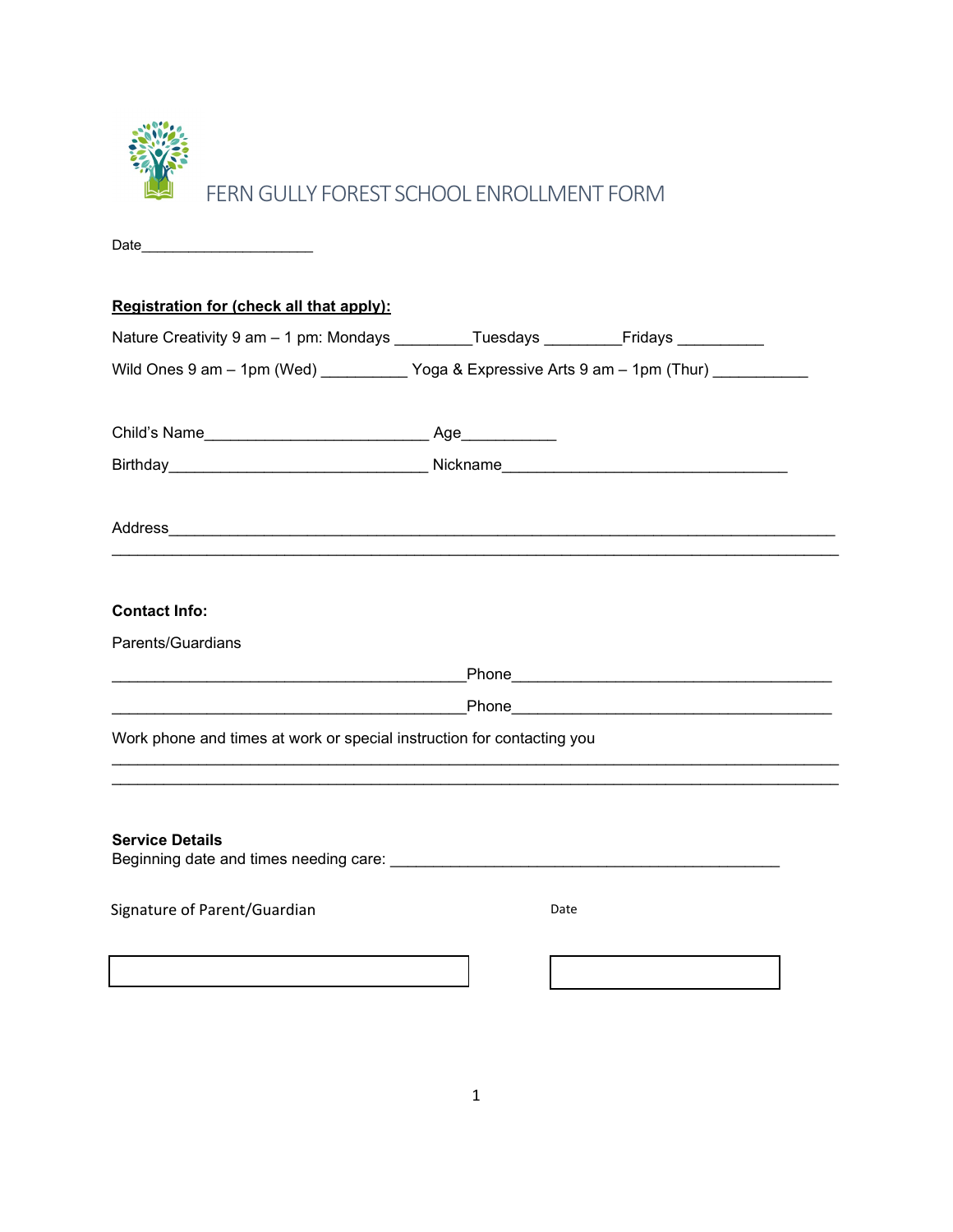## **Your Child's Health Record**

| General state of health:                                                                                                                                                                                                              |
|---------------------------------------------------------------------------------------------------------------------------------------------------------------------------------------------------------------------------------------|
|                                                                                                                                                                                                                                       |
|                                                                                                                                                                                                                                       |
| Does your child have any known allergies?                                                                                                                                                                                             |
| Are you concerned that your child may be sensitive to certain foods or do they have food<br>restrictions?<br>If yes, please describe:                                                                                                 |
| Special instructions for eating (i.e., please feed protein before snacks, etc.):                                                                                                                                                      |
| Does your child have any medical conditions which I should be made aware of?                                                                                                                                                          |
| Does your child have any speech, hearing or visual problems?                                                                                                                                                                          |
| Would there be any restrictions to play or activities?                                                                                                                                                                                |
| Does your child have appropriate gear, including water-proof suit, boots, gloves & warm clothes?<br><b>About Your Child</b><br>Are there any recent traumatic situations the child has been exposed to such as a death in the family, |
| divorce, new sibling etc.?                                                                                                                                                                                                            |
| What is your child's temperament? Are they easy going, hard to please, demanding, aggressive, etc.                                                                                                                                    |
| Can your child be relied upon to indicate bathroom wishes and are there any special instructions or things<br>we should know about for potty time?                                                                                    |

Are there any other comments or health information you would like to let us know about?

\_\_\_\_\_\_\_\_\_\_\_\_\_\_\_\_\_\_\_\_\_\_\_\_\_\_\_\_\_\_\_\_\_\_\_\_\_\_\_\_\_\_\_\_\_\_\_\_\_\_\_\_\_\_\_\_\_\_\_\_\_\_\_\_\_\_\_\_\_\_\_\_\_\_\_\_\_\_\_\_\_\_\_\_